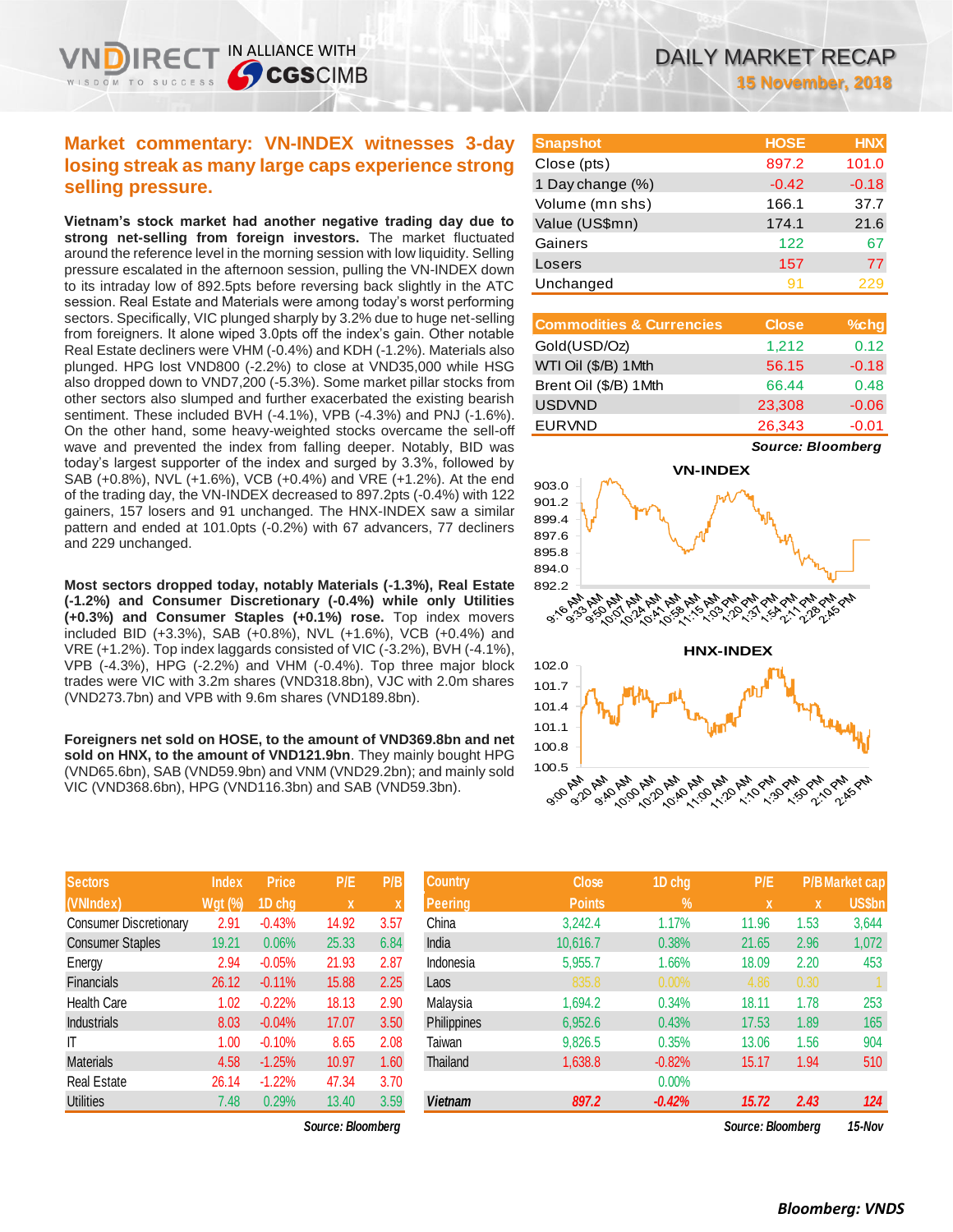#### **Market News**

**Oil resumed its decline after snapping a record losing streak as traders assessed signs of rising U.S. crude inventories against the prospect of OPEC and allies cutting output.** Futures in New York fell as much as 0.7% after recovering slightly on Wednesday from a 17.6% slide over the previous 12 sessions. An industry report was said to show U.S. stockpiles rose 8.8 million barrels last week, more than double the increase forecast in a Bloomberg survey before government data due Thursday. OPEC and its partners, meanwhile, are said to be considering a bigger-thananticipated cut in production. Oil's tumbled more than 26% from a four-year high in October, hit by a U.S. move to allow some Iranian oil shipments to continue even after the imposition of sanctions on the Persian Gulf state, as well as rising American inventories and record output. Now, investors are assessing if the OPEC and its allies will curb production despite President Donald Trump's criticism of the plan. *(Bloomberg--edited)*

**Vietnam's exports likely to hit US\$239bn this year.** The Ministry of Industry and Trade has forecast that Vietnam's total export revenue will grow 10%-12% to hit a record of US\$239bn for the whole year 2018, much higher than the set target of US\$214bn. According to Deputy head of the ministry's Foreign Trade Agency Tran Thanh Hai, shipments of key products such as telephones and spare parts, garments and textiles, electronics, computers and spare parts, equipment and footwear during Jan-Oct continued to rise over the same period last year. In stark contrast, steep decline was seen in the export of crude oil, which fell 24.8% yoy to US\$1.8bn. Vietnam raked in some US\$200.3bn from exports in the period, or 14.2% higher than the amount earned in the same period in 2017. Of the total amount, US\$56.82bn was contributed by the domestic sector and US\$143.45bn by the foreign-invested sector. The US remained the largest import partner of Vietnam when it spent US\$39.17bn purchasing products from the Southeast Asian country (+13.4% yoy), followed by the EU with US\$34.6bn (+9% yoy), China with US\$33.1bn (+25.1% yoy), ASEAN with US\$20.4bn (+13% yoy), and Japan with US\$15.26bn (+10.2% yoy). If local firms know how to take full advantage of the FTAs, this will serve as a catalyst to bolster exports, Tran said, adding that the improvement in the business climate has boosted the expansion of export enterprises. During Jan-Oct, the country enjoyed a trade surplus of US\$6.4bn, with a trade deficit of US\$20.7bn from the domestic sector, and US\$27.1bn in trade surplus from the foreign-invested sector. The Comprehensive and Progressive Agreement for Trans-Pacific Partnership (CPTPP) and the EU-Vietnam free trade agreement, which will take effect at the end of this year, have made Vietnam more attractive for foreign-direct investment. Domestic investment, sparked by business confidence, a favourable business environment and stable monetary policy, is forecast to continue increasing to generate new production capacity, together with foreign investment. In the Fisheries area, Vietnamese firms are more confident of bolstering shrimp and tra fish exports to the US after the country decided to reduce anti-dumping tariffs on the products. Deputy Minister of Trade and Industry Do Thang Hai said that to promote exports in the last two months of the year, the ministry will keep a close watch on the world's economic developments, particularly the escalating US-China trade war, to pen rational measures to enhance shipments and prevent trade and origin fraud. *(English.vietnamnet.vn--edited)*

**Smartphone market: new brands heat up race.** One of the most noteworthy events in Vietnam's smartphone market in September was that Realme, a sub-brand of Oppo, announced it had 1 million users in India. This is expected to pave the way for it to enter its first markets in Southeast Asia – Indonesia and Vietnam. Officially introducing new models, Realme 2 and 2 Pro in Vietnam in mid-October, Realme has joined the fierce competition in the smartphone market. Targeting the low-cost smartphone market segment, Realme 2 is considered a rival to Xiaomi, Huawei and Samsung. A report from Mobile World Investment Corporation (MWG VN), the largest mobile phone distribution chain, found that 13 out of 15 best-selling smartphone models in the third quarter were products from Samsung and Oppo. Meanwhile, FPT Shop also reported that 4 out of 5 bestsellers at the chain were made by Samsung and Oppo. These two names have been dominating the smartphone market in recent years. Apple was not found in FPT Shop's bestselling products and only one of its products was named in MWG's list. However, Apple remains the rival of other manufacturers. The dominance of Samsung and Oppo in the smartphone market reflects their realistic business strategies which fit Vietnamese tastes. Huawei, Xiaomi and Nokia have been running ad campaigns, but they still cannot make things happen. iPhone X and Galaxy S8 Plus, the 'trump cards' of Apple and Samsung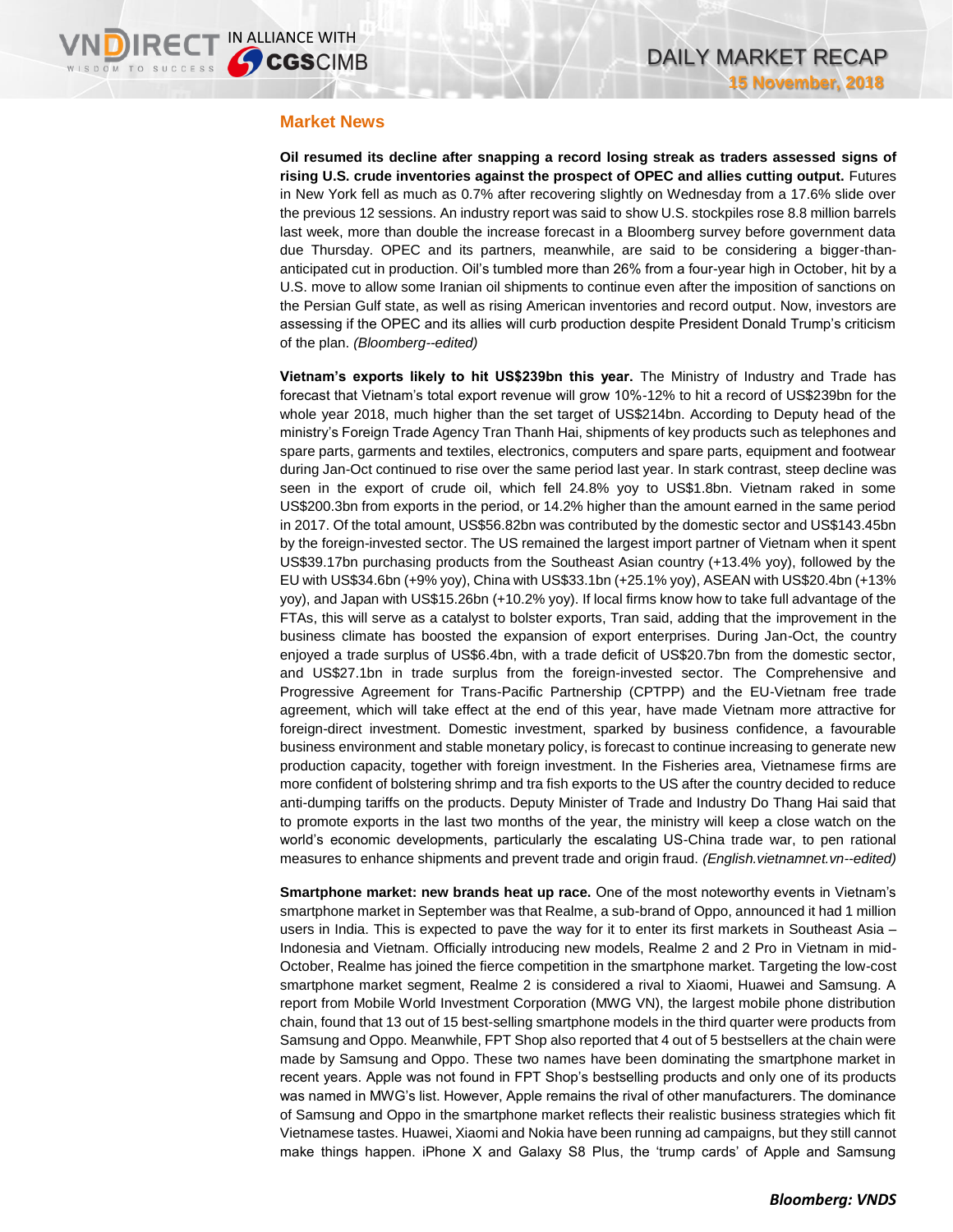launched late last year, have seen prices drop dramatically, by VND3m on average in recent days. Authorised resellers now quote the price of VND13.5m instead of VND16.9m for Galaxy S8 Plus, a very competitive price level in the high-end market segment. With this retail price, Samsung wants to compete with P20 Pro and Oppo Find X of Huawei and Oppo. Most smartphone manufacturers have launched or are going to launch their flagships as Apple has marketed its iPhone 2018, LG, its LG V40 ThinQ and Google, its Pixel 3 and Pixel 3 XL. Some high-end models, including ones with 5G support, are expected to be introduced in the year-end sales season. Some months ago, Motorola launched Motorola Z3, a smartphone connectable with 5G, which will be available in 2019. However, Z3 needs Moto Mod 5G to be connected. Meanwhile, Xiaomi stated that its Mi Mix 3 will not need anything extra to connect with 5G. *(English.vietnamnet.vn--edited)*

## **Notable Corporate Events**

**Cuu Long An Giang Fish Joint Stock Company (ACL VN) – dividend payment:** Nov 27 and Nov 28 will be the ex-date and the record date, respectively, for paying the 2018 first cash dividend of VND2,000/share. The payment will be made on Dec 5. *(Cafef.vn)*

*<to be continued>*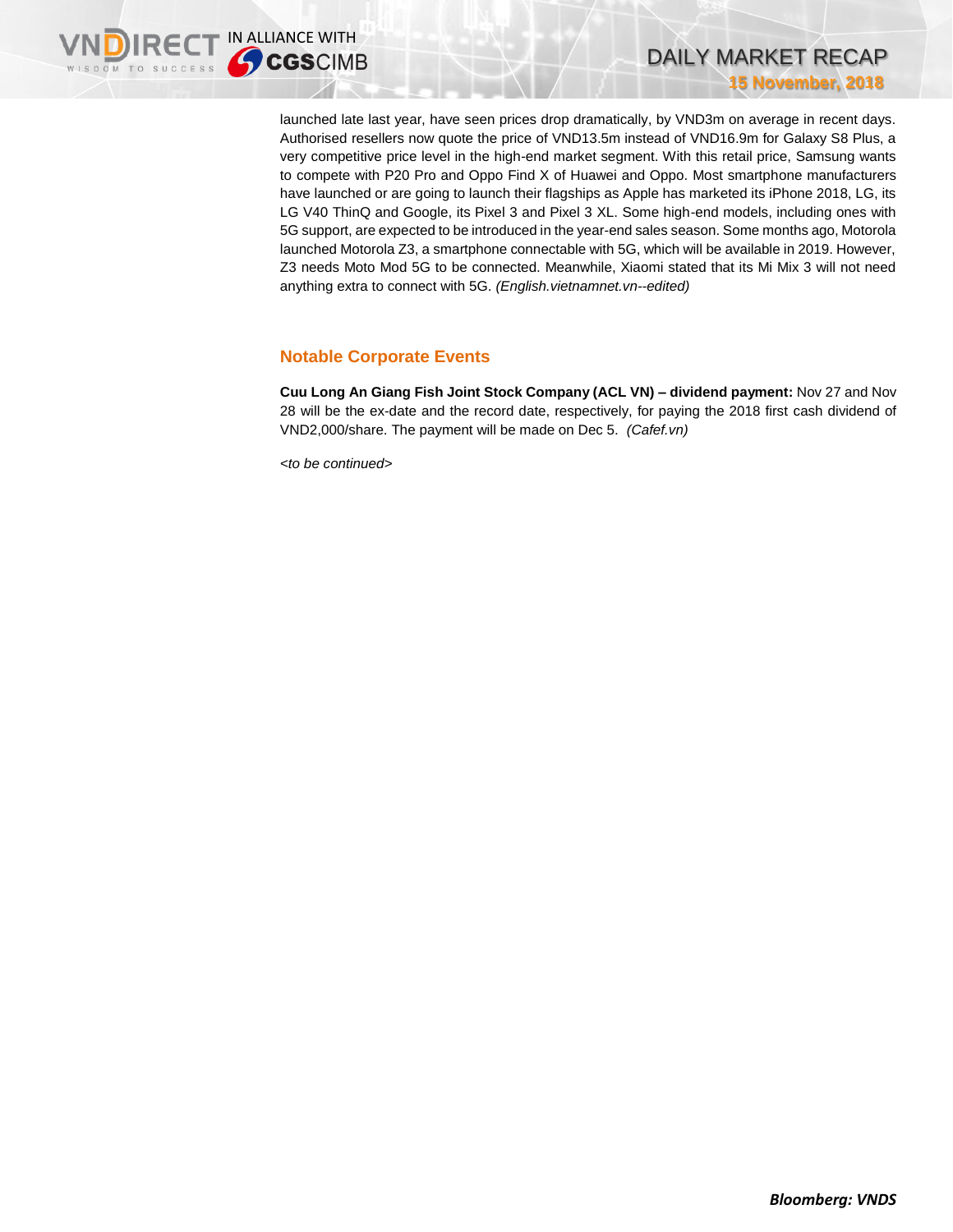## DAILY MARKET RECAP **15 November, 2018**

## **COVERAGE SUMMARY**

WISDOM TO SUCCESS

**VNDIRECT IN ALLIANCE WITH** 

| Ticker          | <b>Close</b><br>price | <b>Adjusted</b><br>target<br>price | <b>Upside</b> | Recom-<br>endation | <b>Investment thesis summary/Update</b>                                                                                                                                                                                                                                                                                                                                                                                                                                                                                                                                                                                                                          | <b>Latest</b><br>report |
|-----------------|-----------------------|------------------------------------|---------------|--------------------|------------------------------------------------------------------------------------------------------------------------------------------------------------------------------------------------------------------------------------------------------------------------------------------------------------------------------------------------------------------------------------------------------------------------------------------------------------------------------------------------------------------------------------------------------------------------------------------------------------------------------------------------------------------|-------------------------|
| PC <sub>1</sub> | 20,600                | 28,400                             | 37.9%         | ADD                | Positive outlook for 2018 with surge in revenue thanks to: (1) New<br>contribution from My Dinh Plaza II and (2) commissioning of two new<br>hydropower plants in Q4, 2017. (3) Back log of VND2,040bn at end of 2017                                                                                                                                                                                                                                                                                                                                                                                                                                            | <b>Link</b>             |
| <b>LPB</b>      | 9,000                 | 13,500                             | 50.0%         | ADD                | 1. Unique distribution advantage with more than 1000 PTOs across<br>country. Will be able to maintain strong credit growth thanks to good capital<br>buffer (CAR $\sim$ 13%) and strong liquidity (LDR $\sim$ 80%).<br>2. FY18 YE P/B cheap relative to peers.                                                                                                                                                                                                                                                                                                                                                                                                   | Link                    |
| <b>NLG</b>      | 27,600                | 35,500                             | 28.6%         | ADD                | 1. NLG is well aligned with the new property market orientation. NLG<br>focuses on durable-demand products (affordable and social apartments<br>and landed properties).<br>2. FY2017 net revenue is forecasted at VND3,454 billion (+36.3% yoy) and<br>NPATMI at VND544 billion (+58% yoy). For 2018, revaluation of Hoang<br>Nam project will secure strong EAT growth. However, the share price is<br>reasonable this year.<br>3. Upside for the stock will come in 2018 as major projects are going to be<br>executed.                                                                                                                                        | Link                    |
| <b>ACV</b>      | 80,400                | 112,000                            | 39.3%         | ADD                | 1. Likely beneficiary of air passenger boom over the next decade<br>2. MOT's divestment of ACV stake to be a significant catalyst<br>3. Higher return on capital justifies higher valuation                                                                                                                                                                                                                                                                                                                                                                                                                                                                      | Link                    |
| <b>DPM</b>      | 19,100                | 15,600                             | $-18.3%$      | <b>REDUCE</b>      | 1. High exposure to oil prices (forecasted to average US\$70/bbl in 2018)<br>implies potential further contraction in margins.<br>2. High depreciation burden leads to expected losses for the NPK - NH3<br>expansion project in 2018-2019. This project will only contribute to profits<br>from 2020 onwards as the plants reach full capacity.<br>3. Short to medium term catalysts include a pending change in VAT policy<br>(which would improve gross margin by 3-4% pts) and the acceleration of<br>PVN's divestment process in 2018.                                                                                                                      | Link                    |
| QNS             | 41,000                | 44,600                             | 8.8%          | <b>HOLD</b>        | 1. Soymilk unable to recover due to intense competition.<br>2. Sugar production expansion mitigated price fall.                                                                                                                                                                                                                                                                                                                                                                                                                                                                                                                                                  | Link                    |
| <b>LTG</b>      | 26,100                | 38,300                             | 46.7%         | <b>ADD</b>         | 1. Market leader in the CPC segment with 21% market share (vs. second<br>largest player VFG with 8.3% market share). LTG could easily maintain the<br>market leadership in the segment thanks to (1) extensive distribution<br>network, and (2) established long-term relationships with suppliers.<br>2. Long-term strategy is to focus on the Agrifood segment with high<br>potential in export markets such as China, Philippines, Indonesia, etc.<br>3. LTG is trading far below its domestic peers.                                                                                                                                                         | <b>Link</b>             |
| <b>VCB</b>      | 53,400                | 79,500                             | 48.9%         | ADD                | 1. VCB is a well-regarded state-owned commercial bank (SOCB) with an<br>extensive network, a critical role in Vietnam's national payment system and<br>leading card issuer.<br>2. Its strong deposit franchise and large client base would support a gradual<br>shift in loan mix to higher-yield segments such as personal lending, in our<br>view.<br>3. Its asset quality is best in class, with well-controlled NPLs and a high<br>provisioning buffer (NPL of 1.1%, loan loss reserve ratio, LLR, of 131% at<br>end- $FY17$ ).<br>4. We project an enviable net profit CAGR of 17.7% over FY18-20F, with<br>ROE improving to 20.1% by end-FY20F.            | Link                    |
| <b>MBB</b>      | 20,450                | 31,000                             | 51.6%         | <b>ADD</b>         | 1. MBB is looking to push fee income through bancassurance and<br>internet/mobile banking.<br>2. High loan growth to be supported by sufficient capital and funding.                                                                                                                                                                                                                                                                                                                                                                                                                                                                                             | Link                    |
| <b>VPB</b>      | 19,000                | 32,500                             | 71.1%         | ADD                | 3. MBB still trades at a discount to peers.<br>1. VPB delivered ROA of 1.9% and ROE of 24.8% in FY16, the highest<br>returns-on-capital among local peers and impressive even in a regional<br>context.<br>2. FY16 NIM of 7.7% was driven by a shift in loan mix towards higher<br>yielding segments, such as consumer finance, retail, household and micro-<br>SME loans.<br>3. Strong topline growth in FY14-16, complemented by an improvement in<br>operational efficiency on continued investments into technology.<br>4. We expect strong earnings growth in FY17-20F with forecasted net profit<br>CAGR of 25.6% and sustained high average ROE of 22.7%. | Link                    |
| <b>TCM</b>      | 25,900                | 26,900                             | 3.9%          | <b>HOLD</b>        | 1. High property value offsets the lack of foreign room.<br>2. Core segments to perform moderately well in 2018.<br>3. We expect that FY18 core-earnings to grow by a robust 45%.                                                                                                                                                                                                                                                                                                                                                                                                                                                                                | Link                    |
| <b>HPG</b>      | 35,000                | 47,800                             | 36.6%         | ADD                | 1. Expect higher construction steel consumption across Vietnam in 2018 F<br>2. Ability to sustain and even consolidate its leading market position<br>3. Margin expansion from rising steel prices & soft raw material prices<br>4. HPG's long-steel capacity to double over the next 12 months                                                                                                                                                                                                                                                                                                                                                                  | <u>Link</u>             |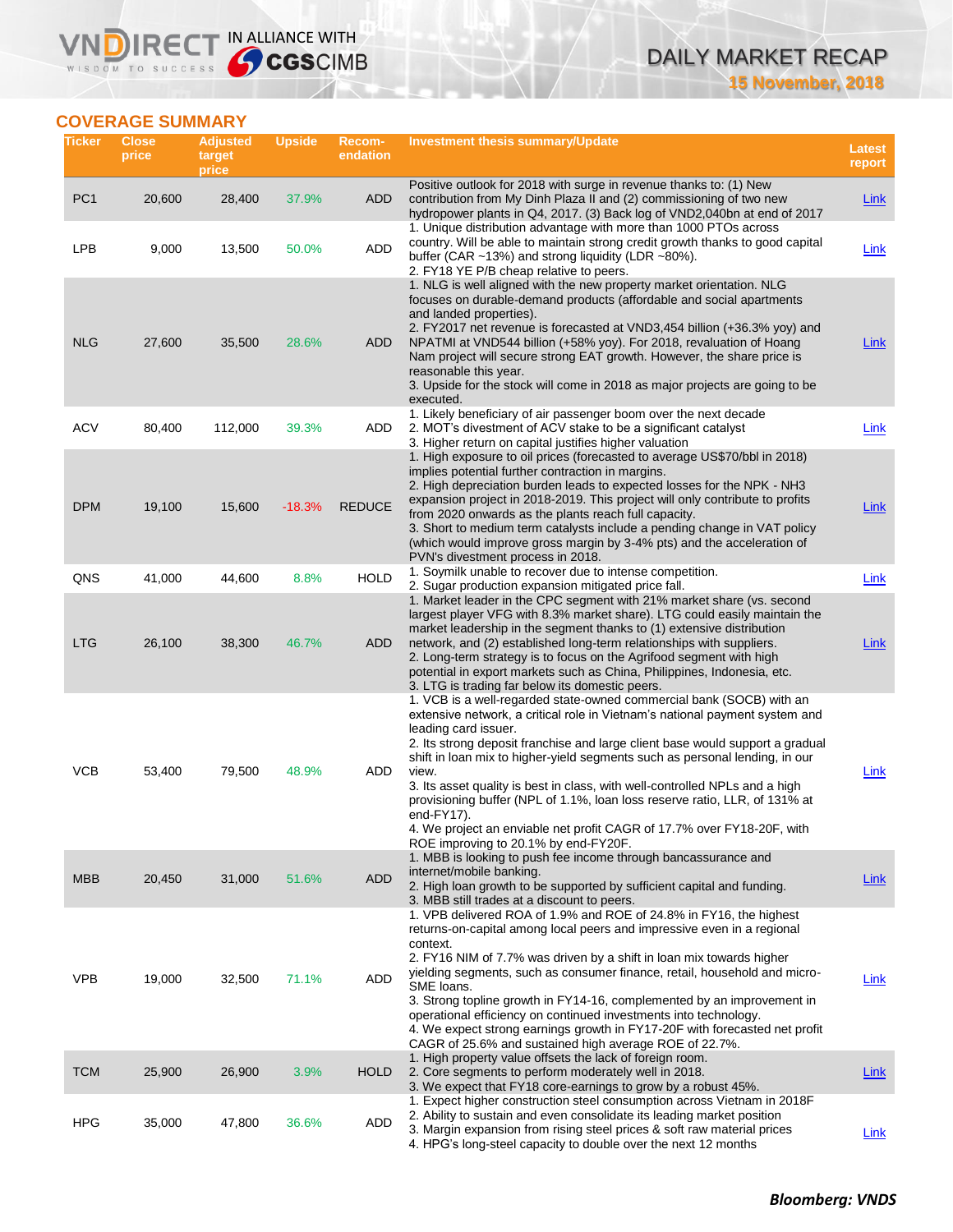## DAILY MARKET RECAP

**15 November, 2018**

| Ticker     | <b>Close</b><br>price | <b>Adjusted</b><br>target<br>price | <b>Upside</b> | Recom-<br>endation | <b>Investment thesis summary/Update</b>                                                                                                                                                                                                                                                                                                                                                                                                                                                                                                                                        | <b>Latest</b><br>report |
|------------|-----------------------|------------------------------------|---------------|--------------------|--------------------------------------------------------------------------------------------------------------------------------------------------------------------------------------------------------------------------------------------------------------------------------------------------------------------------------------------------------------------------------------------------------------------------------------------------------------------------------------------------------------------------------------------------------------------------------|-------------------------|
| <b>PVT</b> | 16,950                | 21,000                             | 23.9%         | ADD                | 1. PVT has a chartering profile skewed towards fixed rates, which offers<br>protection against the current low-rate environment, while providing<br>potential upside for recovery.<br>2. PVT has the largest tanker fleet and LPG fleet among Vietnam carriers,<br>and is able to ride on growing demand for fossil fuels and LPG from the civil<br>and industrial sectors.<br>3. The company plans to upsize and rejuvenate its fleet over the next few<br>years to respond to Vietnam's increasing refinery capacity and growing<br>demand for LPG.                          | <b>Link</b>             |
| <b>STK</b> | 19,250                | 28,800                             | 49.6%         | ADD                | 1. STK is currently the Vietnam's 2nd largest polyester yarn manufacturer,<br>accounting for 28% of the country's total polyester yarn exports.<br>2. Unmet domestic demand and growing demand from export markets,<br>driven by recent trade agreements.<br>3. However, fierce competition from Chinese yarn, as well as input price<br>volatility present downside risks.                                                                                                                                                                                                    | Link                    |
| IDI        | 11,650                | 23,800                             | 104.3%        | <b>ADD</b>         | 1. IDI has gradually risen to become one of the most promising Vietnamese<br>pangasius exporters. The firm has endured multiple downturns in the<br>industry, demonstrating its resilience and good management quality. The<br>share price, however, is volatile.<br>2. We expect that pangasius exports will grow strongly in 2018.<br>3. Fish feed segment and fishmeal/fish fat segment will see strong growth<br>in 2018<br>4. IDI will continue to increase its capacity to support growth over the next<br>2-3 years.<br>5. High dividend yield and attractive valuation | Link                    |
| AAA        | 13,750                | 25,300                             | 84.0%         | ADD                | 1. AAA is the largest plastic packaging manufacturer and exporter in South<br>East Asia, with current production capacity of 8,000 tonnes/month.<br>2. AAA will be able to capture market share globally in countries such as<br>Japan, as well as the U.S and EU in coming years.<br>3. AAA aims to expand its production and adopt effective cost controls.<br>4. Positive outlook for AAA in 2018.<br>5. AAA's valuation is attractive in light of its strong revenue growth and<br>improving profitability.                                                                | Link                    |
| <b>PNJ</b> | 92,000                | 120,700                            | 31.2%         | <b>ADD</b>         | 1. Extensive store network continued to serve as a major driver for PNJ's<br>growth.<br>2. Robust Same-Store Sales Growth (SSSG)<br>3. PNJ is diversifying its jewelry-focused product mix by introducing fashion<br>accessories such as mid-range branded watches since 2012.<br>3. Growing benefits from expanding store network and developing omni-<br>channel platform.                                                                                                                                                                                                   | Link                    |
| KDH        | 29,850                | 34,900                             | 16.9%         | <b>ADD</b>         | 1. KDH owns 500ha land bank in the inner city area of HCMC following its<br>recent merger with Binh Chanh Construction & Investment (BCI, Unlisted).<br>2. Its strategy to develop mid-range condos and gated townhouse<br>communities makes for a diversified range of products and lowers market<br>risk.<br>3. We believe KDH's high quality housing developments have helped it to<br>establish its brand name among prospective buyers, driving strong sales<br>absorption.                                                                                               | Link                    |
| <b>VGI</b> | 16,600                | 17,400                             | 4.8%          | <b>HOLD</b>        | 1. VGI is the largest telco to be listed on Vietnam stock market and holds<br>the leading position in six out of nine countries under coverage.<br>2. VGI provides full telecom services including calls, texts, mobile data and<br>fiber optic internet broadband in nine countries across Africa, Latin America<br>and Southeast Asia.<br>3. Long term growth driver will be Mytel, VGI's new JV in Myanmar, given<br>the domestic backdrop of a relatively high smartphone adoption rate of 70%<br>of total mobile users                                                    | <b>Link</b>             |

IRECT IN ALLIANCE WITH

VND

WISDOM TO SUCCESS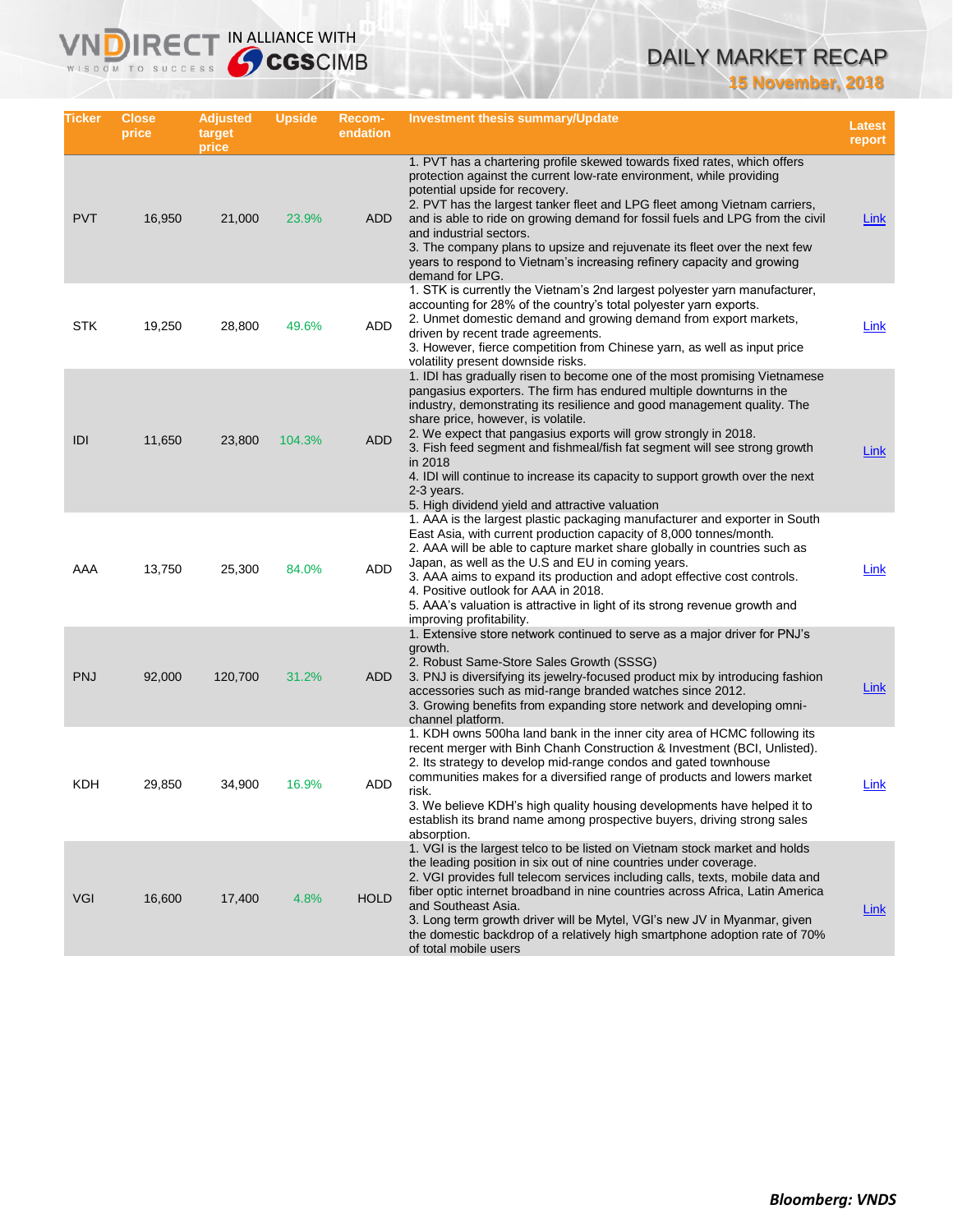## **MARKET MOVEMENTS**

WISDOM TO SUCCESS

ה

| <b>HOSE</b>        |              |       |      |         |              |
|--------------------|--------------|-------|------|---------|--------------|
| <b>Top gainers</b> |              |       |      |         | <b>VND</b>   |
| <b>Ticker</b>      | Last         | Cha   | %chq | Vol.    | <b>Index</b> |
|                    | <b>Price</b> |       |      |         | impact       |
| <b>BRC</b>         | 9,790        | 640   | 6.99 | 30      | 0.002        |
| <b>AGM</b>         | 15,300       | 1,000 | 6.99 | 65,400  | 0.006        |
| <b>DPR</b>         | 35,300       | 2,300 | 6.97 | 164.440 | 0.031        |
| <b>NAV</b>         | 8,460        | 550   | 6.95 | 5,810   | 0.001        |
| <b>APG</b>         | 7,700        | 500   | 6.94 | 374,130 | 0.002        |

IRECT IN ALLIANCE WITH

| <b>Top losers</b> |              |          |         |         | <b>VND</b>   |
|-------------------|--------------|----------|---------|---------|--------------|
| <b>Ticker</b>     | Last         | Cha      | $%$ chg | Vol.    | <b>Index</b> |
|                   | <b>Price</b> |          |         |         | impact       |
| CDC               | 13,950       | $-1,050$ | $-7.00$ | 60      | $-0.005$     |
| <b>DRL</b>        | 44,200       | $-3,300$ | $-6.95$ | 4,530   | $-0.010$     |
| TNI               | 8.750        | -650     | $-6.91$ | 584.940 | $-0.011$     |
| <b>DAT</b>        | 16,900       | $-1,250$ | $-6.89$ | 70      | $-0.017$     |
| TVT               | 23,700       | $-1,750$ | $-6.88$ | 30,240  | $-0.011$     |

| <b>VND</b><br><b>Top index movers</b> |              |       |         |         |              |  |  |  |
|---------------------------------------|--------------|-------|---------|---------|--------------|--|--|--|
| <b>Ticker</b>                         | Last         | Cha   | $%$ chq | Vol.    | <b>Index</b> |  |  |  |
|                                       | <b>Price</b> |       |         |         | impact       |  |  |  |
| <b>BID</b>                            | 31,000       | 1,000 | 3.33    | 1.57MLN | 1.066        |  |  |  |
| <b>SAB</b>                            | 245,000      | 2,000 | 0.82    | 46.990  | 0.400        |  |  |  |
| <b>NVL</b>                            | 72,000       | 1,100 | 1.55    | 444.090 | 0.311        |  |  |  |
| <b>VCB</b>                            | 53,400       | 200   | 0.38    | 828,510 | 0.224        |  |  |  |
| <b>VRE</b>                            | 30,400       | 350   | 1.16    | 748,760 | 0.208        |  |  |  |

| <b>Top index laggers</b> |              |          |         |         |              |  |  |  |
|--------------------------|--------------|----------|---------|---------|--------------|--|--|--|
| <b>Ticker</b>            | Last         | Cha      | $%$ chq | Vol.    | <b>Index</b> |  |  |  |
|                          | <b>Price</b> |          |         |         | impact       |  |  |  |
| VIC                      | 91,700       | $-3,000$ | $-3.17$ | 689,540 | $-2.986$     |  |  |  |
| <b>BVH</b>               | 94,000       | $-4,000$ | $-4.08$ | 81,850  | $-0.874$     |  |  |  |
| <b>VPB</b>               | 19,000       | $-850$   | $-4.28$ | 3.27MLN | $-0.651$     |  |  |  |
| <b>HPG</b>               | 35,000       | $-800$   | $-2.23$ | 6.83MLN | $-0.530$     |  |  |  |
| VHM                      | 75,500       | $-300$   | $-0.40$ | 301,910 | $-0.313$     |  |  |  |

| <b>Top liquidity</b> |              |          |         |                | <b>VND</b>   |
|----------------------|--------------|----------|---------|----------------|--------------|
| <b>Ticker</b>        | Last         | Chq      | %chq    | Val.           | <b>Index</b> |
|                      | <b>Price</b> |          |         | (VNDbn)        | impact       |
| <b>FLC</b>           | 5.220        | $-260$   |         | -4.74 15.08MLN | $-0.058$     |
| <b>OGC</b>           | 3,280        | 210      | 6.84    | 9.41MLN        | 0.020        |
| <b>HPG</b>           | 35,000       | -800     | $-2.23$ | 6.83MLN        | $-0.530$     |
| <b>SBT</b>           | 21,150       | $-1,550$ | -6.83   | 4.27MLN        | $-0.269$     |
| <b>HSG</b>           | 7,200        | $-400$   | $-5.26$ | 3.90MLN        | $-0.048$     |

| <b>HOSE</b> |              |       |         |         |              |             |              | <b>HNX</b> |         |        |              |
|-------------|--------------|-------|---------|---------|--------------|-------------|--------------|------------|---------|--------|--------------|
| Top gainers |              |       |         |         | <b>VND</b>   | Top gainers |              |            |         |        | <b>VND</b>   |
| Ticker      | Last         | Chg   | $%$ chg | Vol.    | <b>Index</b> | Ticker      | Last         | Chg        | $%$ chg | Vol.   | <b>Index</b> |
|             | <b>Price</b> |       |         |         | impact       |             | <b>Price</b> |            |         |        | impact       |
| BRC         | 9,790        | 640   | 6.99    | 30      | 0.002        | <b>ACM</b>  | 800          | 100        | 14.29   | 84.500 | 0.000        |
| AGM         | 15,300       | 1,000 | 6.99    | 65.400  | 0.006        | <b>DPS</b>  | 800          | 100        | 14.29   | 90,500 | 0.000        |
| <b>DPR</b>  | 35,300       | 2,300 | 6.97    | 164.440 | 0.031        | SPI         | 900          | 100        | 12.50   | 64,000 | 0.000        |
| <b>NAV</b>  | 8,460        | 550   | 6.95    | 5,810   | 0.001        | <b>DCS</b>  | 1,000        | 100        | 11.11   | 68,754 | 0.000        |
| APG         | 7,700        | 500   | 6.94    | 374,130 | 0.002        | CJC         | 22,000       | 2,000      | 10.00   | 100    | 0.000        |
|             |              |       |         |         |              |             |              |            |         |        |              |

| <b>Top losers</b> |              |          |         |         | <b>VND</b>   | <b>Top losers</b> |              |          |          |         | <b>VND</b>   |
|-------------------|--------------|----------|---------|---------|--------------|-------------------|--------------|----------|----------|---------|--------------|
| Ticker            | Last         | Chg      | $%$ chq | Vol.    | <b>Index</b> | Ticker            | Last         | Chg      | $%$ chq  | Vol.    | <b>Index</b> |
|                   | <b>Price</b> |          |         |         | impact       |                   | <b>Price</b> |          |          |         | impact       |
| CDC               | 13.950       | $-1,050$ | $-7.00$ | 60      | $-0.005$     | <b>PW</b>         | 600          | $-100$   | $-14.29$ | 82.120  | 0.000        |
| <b>DRL</b>        | 44,200       | $-3,300$ | $-6.95$ | 4,530   | $-0.010$     | <b>ONE</b>        | 4,500        | $-500$   | $-10.00$ | 200     | 0.000        |
| TNI               | 8,750        | $-650$   | $-6.91$ | 584.940 | $-0.011$     | <b>VKC</b>        | 4,500        | $-500$   | $-10.00$ | 149.600 | 0.000        |
| <b>DAT</b>        | 16,900       | $-1,250$ | $-6.89$ | 70      | $-0.017$     | <b>SRA</b>        | 41,500       | $-4,600$ | $-9.98$  | 84,233  | 0.000        |
| TVT               | 23,700       | $-1,750$ | $-6.88$ | 30,240  | $-0.011$     | TFC               | 4,700        | $-500$   | $-9.62$  | 8,100   | 0.000        |
|                   |              |          |         |         |              |                   |              |          |          |         |              |

|            | Top index movers     |       |      |         | <b>VND</b>      |                 | Top index movers,    |       |         |         | <b>VND</b>             |
|------------|----------------------|-------|------|---------|-----------------|-----------------|----------------------|-------|---------|---------|------------------------|
| Ticker     | Last<br><b>Price</b> | Chg   | %chq | Vol.    | Index<br>impact | Ticker          | Last<br><b>Price</b> | Chg   | $%$ chq | Vol.    | <b>Index</b><br>impact |
| BID        | 31,000               | 1.000 | 3.33 | 1.57MLN | 1.066           | <b>SHN</b>      | 10.000               | 800   | 8.70    | 249.571 | 0.091                  |
| <b>SAB</b> | 245,000              | 2,000 | 0.82 | 46.990  | 0.400           | <b>NTP</b>      | 43,800               | 2,300 | 5.54    | 8,200   | 0.063                  |
| NVL        | 72,000               | 1.100 | 1.55 | 444.090 | 0.311           | <b>PVS</b>      | 18.400               | 200   | 1.10    | 4.21MLN | 0.049                  |
| <b>VCB</b> | 53.400               | 200   | 0.38 | 828,510 | 0.224           | TV <sub>2</sub> | 112,600              | 6,100 | 5.73    | 35.410  | 0.031                  |
| <b>VRE</b> | 30,400               | 350   | 1.16 | 748.760 | 0.208           | <b>SJE</b>      | 26,900               | 2,400 | 9.80    | 100     | 0.020                  |

| <b>Top index laggers</b> |                      |          |         |         | <b>VND</b>      | Top index laggers |                      |          |         |         | <b>VND</b>             |
|--------------------------|----------------------|----------|---------|---------|-----------------|-------------------|----------------------|----------|---------|---------|------------------------|
| Ticker                   | Last<br><b>Price</b> | Chg      | $%$ chq | Vol.    | Index<br>impact | Ticker            | Last<br><b>Price</b> | Chg      | $%$ chq | Vol.    | <b>Index</b><br>impact |
| VIC                      | 91.700               | $-3.000$ | $-3.17$ | 689.540 | $-2.986$        | <b>ACB</b>        | 27.500               | $-100$   | $-0.36$ | 2.84MLN | $-0.125$               |
| <b>BVH</b>               | 94,000               | $-4.000$ | $-4.08$ | 81.850  | $-0.874$        | <b>VCG</b>        | 17.200               | $-1.200$ | $-6.52$ | 7.50MLN | $-0.081$               |
| <b>VPB</b>               | 19.000               | $-850$   | $-4.28$ | 3.27MLN | $-0.651$        | VGC               | 15.400               | $-200$   | $-1.28$ | 833.680 | $-0.041$               |
| <b>HPG</b>               | 35,000               | $-800$   | $-2.23$ | 6.83MLN | $-0.530$        | <b>OCH</b>        | 5,600                | $-400$   | $-6.67$ | 1.100   | $-0.037$               |
| VHM                      | 75,500               | $-300$   | $-0.40$ | 301.910 | $-0.313$        | CEO               | 12.700               | $-300$   | $-2.31$ | 275.210 | $-0.031$               |

| <b>Top liquidity</b> |              |          |         |                | <b>VND</b>   | <b>Top liquidity</b> |              |          |         |         | <b>VND</b>           |
|----------------------|--------------|----------|---------|----------------|--------------|----------------------|--------------|----------|---------|---------|----------------------|
| Ticker               | Last         | Cha      | $%$ chq | Val.           | <b>Index</b> | Ticker               | Last         | Chg      | $%$ chq | Val.    | <b>Index</b>         |
|                      | <b>Price</b> |          |         | (VNDbn)        | impact       |                      | <b>Price</b> |          |         | (VNDbn) | impact               |
| FLC.                 | 5,220        | $-260$   |         | -4.74 15.08MLN | $-0.058$     | VCG                  | 17,200       | $-1.200$ | $-6.52$ | 7.50MLN | $-0.081$             |
| <b>OGC</b>           | 3,280        | 210      | 6.84    | 9.41MLN        | 0.020        | <b>PVS</b>           | 18,400       | 200      | 1.10    | 4.21MLN | 0.049                |
| <b>HPG</b>           | 35,000       | $-800$   | $-2.23$ | 6.83MLN        | $-0.530$     | <b>SHB</b>           | 7.200        | 0        | 0.00    | 2.90MLN | 0.000                |
| <b>SBT</b>           | 21,150       | $-1.550$ | $-6.83$ | 4.27MLN        | $-0.269$     | <b>ACB</b>           | 27,500       | $-100$   | $-0.36$ | 2.84MLN | $-0.125$             |
| HSG                  | 7,200        | $-400$   | -5.26   | 3.90MLN        | $-0.048$     | KLF                  | 2,000        | 0        | 0.00    | 2.20MLN | 0.000                |
|                      |              |          |         |                |              |                      |              | $\sim$   | --      |         | $\sim$ $\sim$ $\sim$ |

*15 Nov Source: Bloomberg*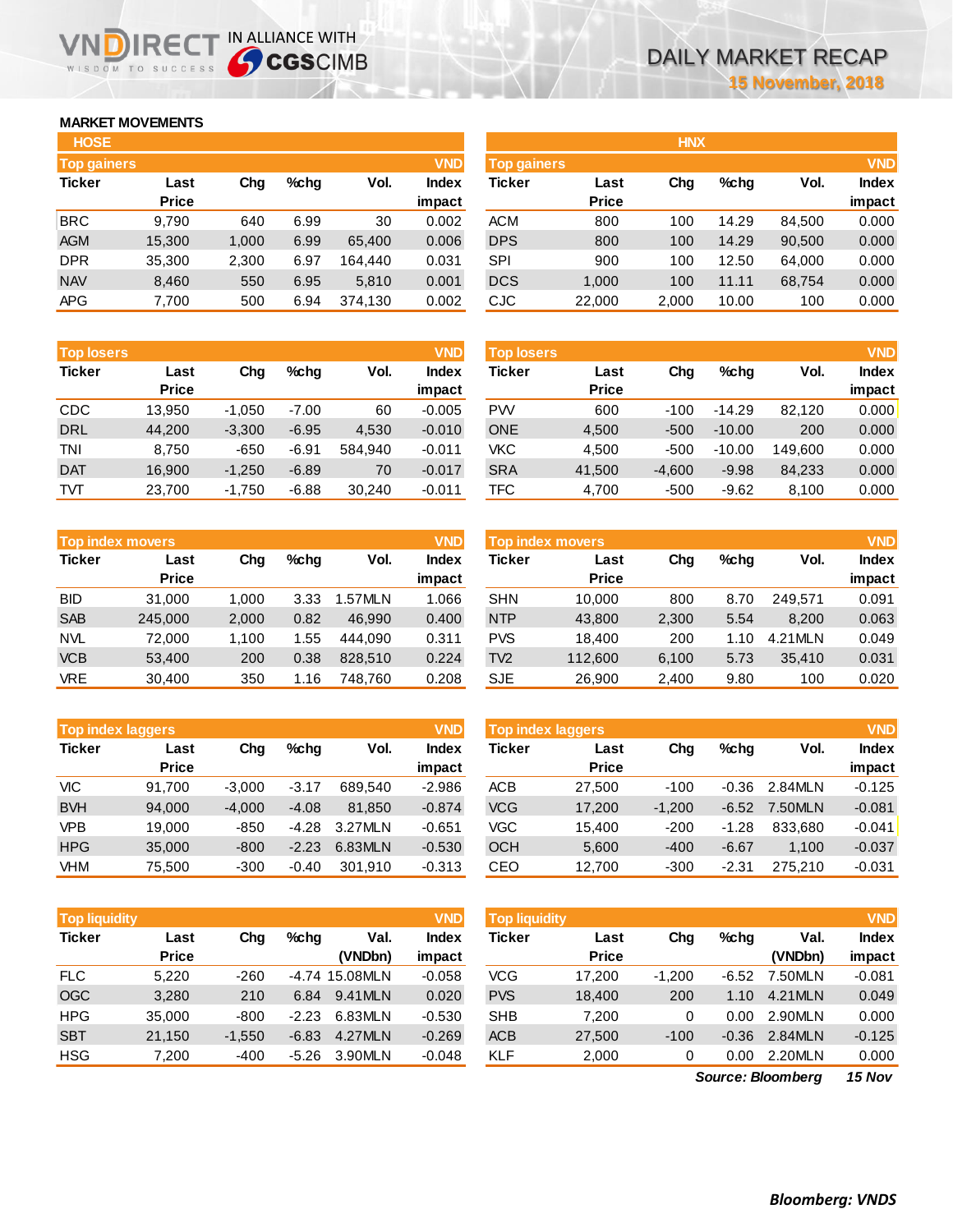## **FOREIGN ACTIVITIES**

WISDOM TO SUCCESS

**IRECT IN ALLIANCE WITH** 

| <b>Volume (Mn'shs)</b> | <b>HOSE</b> | <b>HNX</b> | <b>Value (VND'bn)</b> | <b>HOSE</b> | <b>HNX</b> |
|------------------------|-------------|------------|-----------------------|-------------|------------|
| <b>BUY</b>             | 7.6         | 0.1        | <b>BUY</b>            | 371.6       | 1.4        |
| % of market            | 4.7%        | $0.2\%$    | % of market           | 10.4%       | 0.3%       |
| <b>SELL</b>            | 12.6        | 7.3        | <b>SELL</b>           | 741.5       | 123.3      |
| % of market            | 7.8%        | 19.5%      | % of market           | 20.7%       | 24.5%      |
| <b>NET BUY (SELL)</b>  | (4.99)      | (7.3)      | <b>NET BUY (SELL)</b> | (369.8)     | (121.9)    |

*Source: HSX, HNX*



## **Foreign net buy/sell (30 days) in VND'bn**

#### **2018 ACCUMULATION**

| <b>Volume (MIn'shs)</b> | <b>HOSE</b> | <b>HNX</b> | Value (VND'bn)        | <b>HOSE</b> | <b>HNX</b>                  |
|-------------------------|-------------|------------|-----------------------|-------------|-----------------------------|
| <b>BUY</b>              | 4,217.8     | 398.1      | <b>BUY</b>            | 244,499.9   | 7,299.7                     |
| % of market             | 9.6%        | 3.4%       | % of market           | 20.0%       | 4.4%                        |
| <b>SELL</b>             | 3,871.1     | 445.1      | <b>SELL</b>           | 202,779.6   | 8,163.5                     |
| % of market             | 8.8%        | 3.8%       | % of market           | 16.6%       | 4.9%                        |
| <b>NET BUY (SELL)</b>   | 346.7       | (47.0)     | <b>NET BUY (SELL)</b> | 41,720      | (863.8)<br>Source: HSX, HNX |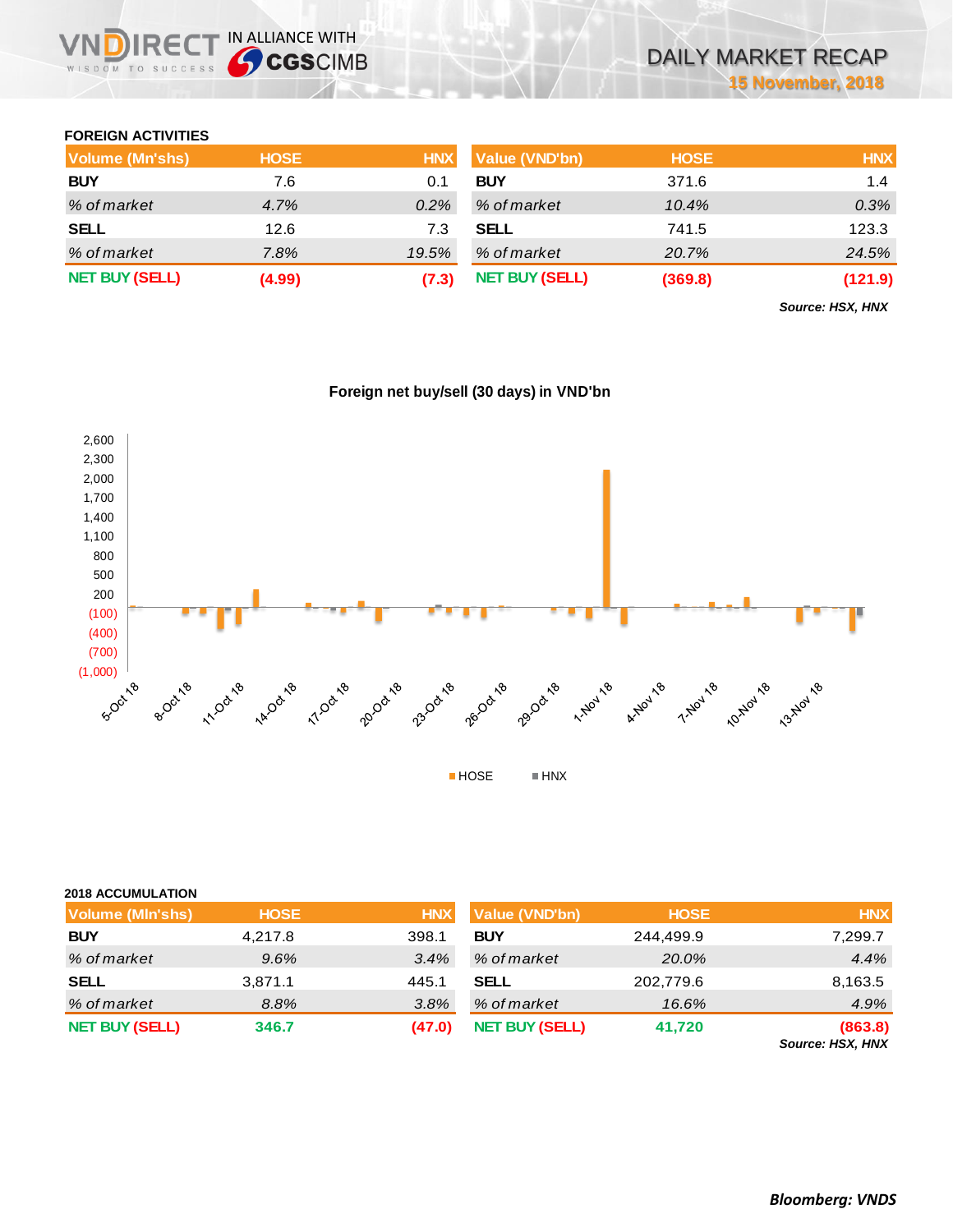### **FOREIGN ACTIVITIES**

WISDOM TO SUCCESS

n

|               |                               | <b>HOSE</b> |         |       |                        |                 |                               | <b>HNX</b> |         |       |                 |
|---------------|-------------------------------|-------------|---------|-------|------------------------|-----------------|-------------------------------|------------|---------|-------|-----------------|
|               | Top buy by foreigners (value) |             |         |       | <b>VND'bn</b>          |                 | Top buy by foreigners (value) |            |         |       | <b>VND'bn</b>   |
| <b>Ticker</b> | Last<br><b>Price</b>          | Chg         | %chg    | Value | <b>Index</b><br>impact | <b>Ticker</b>   | Last<br><b>Price</b>          | Chg        | %chg    | Value | Index<br>impact |
| <b>HPG</b>    | 35,000                        | $-800$      | $-2.23$ | 65.6  | $-0.530$               | <b>VCS</b>      | 72.800                        | $-600$     | $-0.82$ | 0.2   | 0.000           |
| <b>SAB</b>    | 245,000                       | 2,000       | 0.82    | 59.9  | 0.400                  | <b>BVS</b>      | 12,900                        | 600        | 4.88    | 0.2   | 0.000           |
| <b>VNM</b>    | 117.000                       | $-500$      | $-0.43$ | 29.2  | $-0.272$               | <b>DXP</b>      | 12.400                        | 900        | 7.83    | 0.1   | 0.000           |
| <b>VIC</b>    | 91.700                        | $-3.000$    | $-3.17$ | 20.7  | $-2.986$               | <b>API</b>      | 18.400                        | 600        | 3.37    | 0.1   | 0.000           |
| <b>MSN</b>    | 79,400                        | 400         | 0.51    | 17.3  | 0.145                  | TV <sub>2</sub> | 112,600                       | 6,100      | 5.73    | 0.1   | 0.000           |

**IRECT IN ALLIANCE WITH** 

|                 |                               | <b>HNX</b> |         |       |               |
|-----------------|-------------------------------|------------|---------|-------|---------------|
|                 | Top buy by foreigners (value) |            |         |       | <b>VND'bn</b> |
| Ticker          | Last                          | Cha        | %chq    | Value | <b>Index</b>  |
|                 | <b>Price</b>                  |            |         |       | impact        |
| <b>VCS</b>      | 72,800                        | $-600$     | $-0.82$ | 0.2   | 0.000         |
| <b>BVS</b>      | 12,900                        | 600        | 4.88    | 0.2   | 0.000         |
| DXP             | 12,400                        | 900        | 7.83    | 0.1   | 0.000         |
| <b>API</b>      | 18,400                        | 600        | 3.37    | 0.1   | 0.000         |
| TV <sub>2</sub> | 112,600                       | 6,100      | 5.73    | 0.1   | 0.000         |

|               | Top sell by foreigners (value) |          |         |       | <b>VND'bn</b>          |            | Top sell by foreigners (value) |             |         |       | <b>VND'bn</b>   |
|---------------|--------------------------------|----------|---------|-------|------------------------|------------|--------------------------------|-------------|---------|-------|-----------------|
| <b>Ticker</b> | Last<br><b>Price</b>           | Chg      | $%$ chg | Value | <b>Index</b><br>impact | Ticker     | Last<br><b>Price</b>           | Chg         | %chg    | Value | Index<br>impact |
| <b>VIC</b>    | 91.700                         | $-3.000$ | $-3.17$ | 368.6 | $-2.986$               | <b>VCG</b> | 17.200                         | $-1.200$    | $-6.52$ | 118.6 | 0.000           |
| <b>HPG</b>    | 35,000                         | $-800$   | $-2.23$ | 116.3 | $-0.530$               | <b>VGC</b> | 15,400                         | $-200$      | $-1.28$ | 3.8   | 0.000           |
| <b>SAB</b>    | 245.000                        | 2,000    | 0.82    | 59.3  | 0.400                  | CEO        | 12.700                         | $-300$      | $-2.31$ | 0.4   | 0.000           |
| <b>HDB</b>    | 28,000                         | $-800$   | $-2.78$ | 29.8  | $-0.245$               | <b>PVX</b> | 1.100                          | $\mathbf 0$ | 0.00    | 0.3   | 0.000           |
| <b>VNM</b>    | 117.000                        | $-500$   | $-0.43$ | 17.3  | $-0.272$               | <b>SMT</b> | 25.400                         | 1.500       | 6.28    | 0.0   | 0.000           |

|               | Top net buy by foreigners (value) |          |         |       | <b>VND'bn</b>          |                 | Top net buy by foreigners (value) |        |         |       | <b>VND'bn</b>          |
|---------------|-----------------------------------|----------|---------|-------|------------------------|-----------------|-----------------------------------|--------|---------|-------|------------------------|
| <b>Ticker</b> | Last<br><b>Price</b>              | Chg      | $%$ chq | Value | <b>Index</b><br>impact | Ticker          | Last<br><b>Price</b>              | Chg    | %chg    | Value | <b>Index</b><br>impact |
| <b>HCM</b>    | 56,000                            | $-500$   | $-0.88$ | 12.6  | $-0.020$               | <b>VCS</b>      | 72.800                            | $-600$ | $-0.82$ | 0.2   | 0.000                  |
| <b>VNM</b>    | 117,000                           | $-500$   | $-0.43$ | 11.9  | $-0.272$               | <b>BVS</b>      | 12,900                            | 600    | 4.88    | 0.2   | 0.000                  |
| <b>SBT</b>    | 21.150                            | $-1.550$ | $-6.83$ | 10.3  | $-0.269$               | <b>DXP</b>      | 12.400                            | 900    | 7.83    | 0.1   | 0.000                  |
| <b>VRE</b>    | 30.400                            | 350      | 1.16    | 9.9   | 0.208                  | TV <sub>2</sub> | 112,600                           | 6,100  | 5.73    | 0.1   | 0.000                  |
| <b>BID</b>    | 31,000                            | 1.000    | 3.33    | 9.0   | .066                   | <b>HLD</b>      | 12.700                            | 0      | 0.00    | 0.1   | 0.000                  |

|               | Top net sell by foreigners (value) |          |         |          | <b>VND'bn</b>   | Top net sell by foreigners (value) |                      |          |         |         | <b>VND'bn</b>          |  |  |
|---------------|------------------------------------|----------|---------|----------|-----------------|------------------------------------|----------------------|----------|---------|---------|------------------------|--|--|
| <b>Ticker</b> | Last<br><b>Price</b>               | Chg      | $%$ chg | Value    | Index<br>impact | Ticker                             | Last<br><b>Price</b> | Chg      | %chg    | Value   | <b>Index</b><br>impact |  |  |
| VIC.          | 91.700                             | $-3.000$ | $-3.17$ | $-347.9$ | $-2.986$        | VCG                                | 17,200               | $-1.200$ | $-6.52$ | -118.60 | 0.000                  |  |  |
| <b>HPG</b>    | 35,000                             | $-800$   | $-2.23$ | $-50.8$  | $-0.530$        | <b>VGC</b>                         | 15,400               | $-200$   | $-1.28$ | $-3.77$ | 0.000                  |  |  |
| <b>HDB</b>    | 28,000                             | $-800$   | $-2.78$ | $-19.8$  | $-0.245$        | CEO                                | 12.700               | $-300$   | $-2.31$ | $-0.44$ | 0.000                  |  |  |
| <b>GEX</b>    | 24,800                             | $-700$   | $-2.75$ | $-7.0$   | $-0.089$        | <b>PVX</b>                         | 1.100                | 0        | 0.00    | $-0.29$ | 0.000                  |  |  |
| <b>GAS</b>    | 90,400                             | 200      | 0.22    | -6.8     | 0.119           | <b>NTP</b>                         | 43,800               | 2,300    | 5.54    | $-0.04$ | 0.000                  |  |  |

*Source: Bloomberg, HOSE, HNX*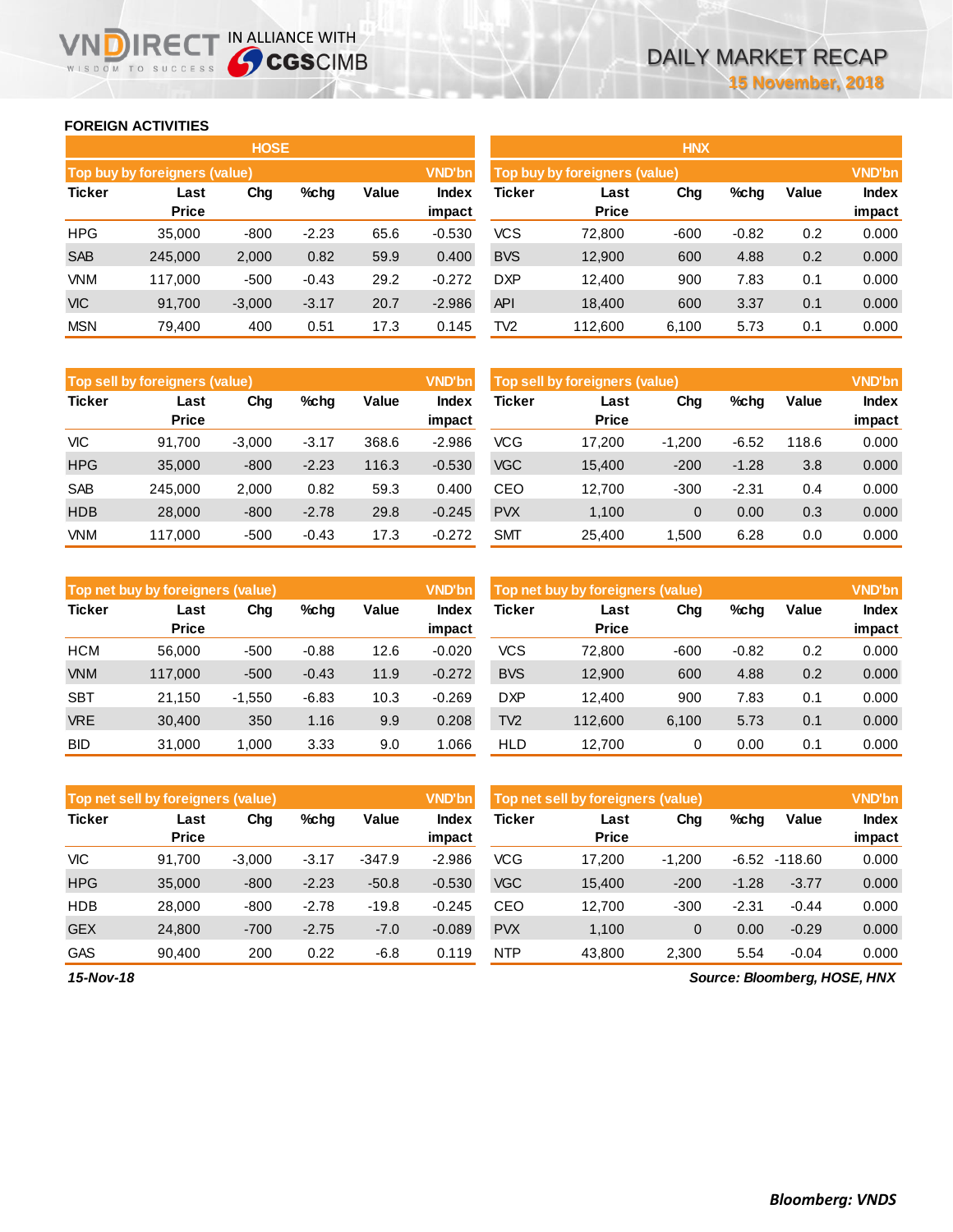# DAILY MARKET RECAP

**15 November, 2018**

## **TOP 60 MARKET CAP STOCKS SNAPSHOT ON HOSE**

IR<sub>E</sub>

IN ALLIANCE WITH

|                                           |                            |                   |                        |                  |                |                                                   |               |             |                                                           | <b>15 November, 2018</b>         |                     |                    |                    |
|-------------------------------------------|----------------------------|-------------------|------------------------|------------------|----------------|---------------------------------------------------|---------------|-------------|-----------------------------------------------------------|----------------------------------|---------------------|--------------------|--------------------|
| TOP 60 MARKET CAP STOCKS SNAPSHOT ON HOSE |                            |                   |                        |                  |                |                                                   |               |             |                                                           |                                  |                     |                    |                    |
| No. Ticker                                | <b>Price</b><br><b>VND</b> | 1M                | Price change (%)<br>3M | 6M               | <b>US\$mln</b> | Mkt. Cap Outs. Vol. Float ratio<br><b>MIn'shs</b> | $\frac{9}{6}$ |             | Avail. Fil Ave. daily vol.<br>$% (30 \, \text{days-shs})$ | P/E<br>$\boldsymbol{\mathsf{x}}$ | P/B<br>$\pmb{\chi}$ | <b>ROE</b><br>$\%$ | <b>ROA</b><br>$\%$ |
| 1 VIC VM                                  | 91,700                     | $-4.0$            | $-10.0$                | $-15.9$          | 12,557         | 3,192                                             | 57.6          | 32.4        | 949,002                                                   | 67.1                             | 5.3                 | 10.3               | 1.7                |
| 2 VHM VM                                  | 75,500                     | 3.3               | $-12.5$                | <b>N/A</b>       | 10,850         | 3,350                                             | 30.3          | 33.5        | 470,749                                                   | 40.2                             | 2.7                 | N/A                | <b>N/A</b>         |
| 3 VNM VM                                  | 117,000                    | $-6.9$            | $-11.4$                | $-20.2$          | 8,741          | 1,741                                             | 46.2          | 41.2        | 831,619                                                   | 23.4                             | 8.0                 | 35.2               | 29.5               |
| 4 VCB VM                                  | 53,400                     | $-9.6$            | $-11.9$                | $-9.0$           | 8,243          | 3,598                                             | 22.9          | 9.2         | 1,287,822                                                 | 15.9                             | 3.1                 | 20.9               | 1.3                |
| 5 GAS VM                                  | 90,400                     | $-21.4$           | $-4.8$                 | $-23.8$          | 7,423          | 1,914                                             | 4.2           | 45.5        | 472,620                                                   | 14.0                             | 4.1                 | 30.6               | 20.8               |
| 6 SAB VM                                  | 245,000                    | 9.9               | 16.1                   | $-2.0$           | 6,741          | 641                                               | 10.4          | 39.2        | 37,701                                                    | 35.5                             | 9.4                 | 28.5               | 20.3               |
| 7 BID VM                                  | 31,000                     | $-4.9$            | 5.8                    | $-10.4$          | 4,547          | 3,419                                             | 4.4           | 27.2        | 2,513,606                                                 | 12.9                             | 2.1                 | 17.4               | 0.7                |
| 8 MSN VM                                  | 79,400                     | 1.1               | $-13.2$                | $-17.5$          | 3,962          | 1,163                                             | 29.9          | 8.7         | 1,050,104                                                 | 14.7                             | 4.7                 | 30.9               | 8.7                |
| 9 TCB VM                                  | 25,250                     | $-10.5$           | $-4.7$                 | <b>N/A</b>       | 3,788          | 3,497                                             | 81.8          | 0.0         | 1,745,344                                                 | 8.9                              | 1.8                 | 25.4               | 3.2                |
| 10 CTG VM                                 | 21,250                     | $-14.1$           | $-15.7$                | $-28.8$          | 3,395          | 3,723                                             | 15.8          | 0.0         | 3,787,661                                                 | 10.3                             | 1.1                 | 11.7               | 0.7                |
| 11 HPG VM                                 | 35,000                     | $-13.3$           | $-6.7$                 | $-11.6$          | 3,189          | 2,124                                             | 55.8          | 9.4         | 5,173,603                                                 | 8.1                              | 1.9                 | 26.7               | 15.5               |
| 12 VREVM                                  | 30,400                     | 1.2               | $-6.4$                 | $-22.3$          | 3,037          | 2,329                                             | 100.0         | 17.5        | 1,618,308                                                 | 47.1                             | 2.7                 | 5.7                | 5.6                |
| 13 VJC VM                                 | 127,700                    | $-8.3$            | $-14.3$                | $-22.2$          | 2,967          | 542                                               | 53.2          | 6.1         | 663,137                                                   | 13.5                             | 6.5                 | 67.1               | 19.7               |
| 14 BVHVM                                  | 94,000                     | 4.4               | 16.6                   | $-7.8$           | 2,827          | 701                                               | 31.2          | 24.2        | 98,139                                                    | 54.4                             | 4.5                 | 8.4                | $1.3$              |
| 15 NVL VM                                 | 72,000                     | 3.2               | 10.4                   | 34.6             | 2,803          | 907                                               | 31.1          | 41.7        | 504,903                                                   | 30.4                             | 3.8                 | 14.2               | 3.8                |
| 16 PLX VM                                 | 55,000                     | $-12.3$           | $-12.4$                | $-22.1$          | 2,734          | 1,159                                             | 6.3           | 9.0         | 641,080                                                   | 16.7                             | 3.3                 | 19.5               | 6.2                |
| 17 VPB VM                                 | 19,000                     | $-19.8$           | $-28.3$                | $-38.8$          | 2,003          | 2,457                                             | 74.0          | 0.0         | 3,999,356                                                 | 6.7                              | 1.6                 | 26.9               | 2.5                |
| 18 MBB VM                                 | 20,450                     | $-4.0$            | $-12.2$                | $-21.5$          | 1,896          | 2,160                                             | 61.1          | 0.0         | 5,724,306                                                 | 8.6                              | 1.4                 | 17.4               | 1.6                |
| 19 MWG VM                                 | 107,000                    | $-14.7$           | $-7.8$                 | 0.2              | 1,482          | 323                                               | 85.2          | 0.0         | 554,330                                                   | 12.4                             | 4.2                 | 41.2               | 13.1               |
| 20 HDB VM                                 | 28,000                     | $-21.1$           | $-23.3$                | $-31.5$          | 1,178          | 981                                               | 72.7          | 2.9         | 1,871,897                                                 | 14.2                             | 2.0                 | 14.9               | 1.0                |
| 21 FPT VM                                 | 42,200                     | $-1.9$            | $-3.7$                 | $-21.0$          | 1,111          | 614                                               | 81.7          | 0.0         | 638,634                                                   | 7.9                              | 2.2                 | 28.9               | 11.3               |
| 22 STB VM                                 | 12,000                     | $-7.3$            | 5.3                    | $-8.4$           | 929            | 1,804                                             | 94.0          | 11.4        | 8,760,346                                                 | 16.1                             | 0.9                 | 5.8                | 0.3                |
| 23 ROS VM                                 | 36,800                     | $-8.0$            | $-14.2$                | $-55.3$          | 896            | 568                                               | 27.0          | 46.9        | 1,437,602                                                 | 28.5                             | 3.6                 | 13.6               | 7.3                |
| 24 BHN VM                                 | 83,000                     | $-2.4$            | 0.0                    | $-25.2$          | 825            | 232                                               | 0.9           | 31.4        | 851                                                       | 29.9                             | 5.1                 | 17.3               | 6.7                |
| 25 TPB VM                                 | 25,550                     | 6.5               | $-0.8$                 | $-14.3$          | 730            | 666                                               | 74.4          | 0.0         | 410,122                                                   | 14.9                             | 2.2                 | 15.9               | 0.8                |
| 26 EIB VM                                 | 13,650                     | $-1.1$            | $-2.2$                 | $-9.3$           | 720            | 1,229                                             | 83.8          | 0.1         | 207,030                                                   | 12.4                             | 1.1                 | 9.4                | 0.9                |
| 27 PNJ VM                                 | 92,000                     | $-10.2$           | $-7.1$                 | $-25.4$          | 640            | 162                                               | 64.1          | 0.0         | 485,530                                                   | 16.9                             | 4.4                 | 30.0               | 19.2               |
| 28 HNG VM                                 | 16,600                     | 12.9              | 10.7                   | 93.5             | 632            | 887                                               | 42.0          | 56.3        | 2,036,601                                                 | <b>N/A</b>                       | 1.3                 | $-7.3$             | $-2.5$             |
| 29 SSI VM                                 | 27,600                     | $-8.9$            | $-8.0$                 | $-22.3$          | 591            | 499                                               | 76.7          | 42.2        | 2,744,354                                                 | 9.5                              | 1.5                 | 15.8               | 7.1                |
| 30 KDH VM                                 | 29,850                     | $-11.2$           | 6.6                    | $-11.3$          | 530            | 414                                               | 76.9          | 3.2         | 160,264                                                   | 21.3                             | 1.9                 | 10.5               | 5.8                |
| 31 CTD VM                                 | 145,500                    | $-6.7$            | $-4.9$                 | $-2.9$           | 488            | 78                                                | 86.9          | 4.6         | 92,644                                                    | 7.2                              | 1.4                 | 21.1               | 11.6               |
| 32 DHG VM                                 | 82,300                     | $-10.1$           | $-20.5$                | $-23.6$          | 462            | 131                                               | 22.1          | 50.9        | 110,947                                                   | 20.4                             | 3.7                 | 18.3               | 14.6               |
| 33 SBT VM                                 | 21,150                     | 4.4               | 24.4                   | 20.2             | 450            | 495                                               | 42.1          | 89.4        | 2,990,704                                                 | 24.3                             | 1.7                 | 11.3               | 4.3                |
| 34 GEX VM                                 | 24,800                     | $-7.5$            | $-13.0$                | $-17.8$          | 433            | 407                                               | 68.8          | 36.4        | 1,510,046                                                 | 9.8                              | 1.8                 | 22.3               | 6.9                |
| 35 VHC VM                                 | 104,500                    | 18.8              | 45.1                   | 95.3             | 414            | 92                                                | 37.8          | 62.0        | 269,882                                                   | 7.8                              | 2.5                 | 37.4               | 22.7               |
| 36 REE VM                                 | 30,700                     | $-9.2$            | $-10.9$                | $-16.6$          | 408            | 310                                               | 84.4          | 0.0         | 514,558                                                   | 6.1                              | 1.1                 | 19.1               | 11.0               |
| 37 YEG VM                                 | 301,500                    | 20.1              | 53.0                   | <b>N/A</b>       | 405            | 31                                                | 93.2          | 54.6        | 14,404                                                    | 121.9                            | 23.6                | 29.0               | 11.6               |
| 38 DXG VM                                 | 24,850                     | $-9.8$            | $-8.3$                 | $-21.9$          | 373            | 350                                               | 69.4          | 1.7         | 2,145,107                                                 | 8.2                              | 1.9                 | 25.9               | 9.0                |
| 39 GMD VM                                 | 28,600                     | 11.3              | 13.9                   | 4.0              | 364            | 297                                               | 60.8          | 1.9         | 1,415,685                                                 | 4.5                              | 1.5                 | 30.8               | 18.1               |
| 40 VCIVM                                  | 49,200                     | $-19.1$           | $-16.6$                | $-34.9$          | 344            | 163                                               | 66.1          | 58.6        | 116,115                                                   | 11.5                             | 2.6                 | 30.5               | 13.9               |
| 41 SCS VM                                 | 150,000                    | 6.8               | $-11.8$                | <b>N/A</b>       | 322            | 50                                                | 99.1          | 33.5        | 13,347                                                    | 23.0                             | 8.9                 | 40.8               | 35.2               |
| 42 DPM VM                                 | 19,100                     | 9.1               | 7.0                    | $-4.0$           | 321            | 391                                               | 40.2          | 27.9        | 512,385                                                   | 12.8                             | 0.9                 | 8.1                | 5.9                |
| 43 NT2 VM                                 | 25,650                     | 1.2               | $-3.6$                 | $-19.1$          | 317            | 288                                               | 32.1          | 27.3        | 154,956                                                   | 8.9                              | 2.0                 | 19.8               | 9.3                |
| 44 HCM VM                                 | 56,000                     | $-10.8$           | $-1.6$                 | $-21.7$          | 311            | 130                                               | 66.7          | 37.8        | 155,438                                                   | 9.2                              | 2.4                 | 27.8               | 15.1               |
| 45 TCH VM                                 | 20,300                     | $-7.1$            | $-28.0$                | $-31.8$          | 308            | 353                                               | 50.0          | 44.7        | 1,258,089                                                 | 21.3                             | 1.7                 | 7.8                | 6.7                |
| 46 PDR VM<br>47 VPIVM                     | 26,400                     | 1.3               | 2.3                    | $-15.7$          | 302            | 266                                               | 37.8          | 43.2        | 1,292,585                                                 | 13.6                             | 2.2                 | 18.3               | 5.1                |
| 48 CII VM                                 | 43,100                     | 1.8               | 4.4                    | <b>N/A</b>       | 296            | 160                                               | 100.0         | 38.8        | 301,280                                                   | 10.0                             | 3.7                 | 38.8               | 13.1               |
|                                           | 25,200                     | $-1.9$            | $-4.2$                 | $-17.9$          | 265            | 245                                               | 85.7          | 15.5        | 678,795                                                   | 75.8                             | 1.2                 | 1.7                | 0.4                |
| 49 PVD VM<br>50 NLG VM                    | 15,650<br>27,600           | $-12.1$<br>$-9.4$ | 3.6                    | $-0.6$<br>$-9.7$ | 257<br>251     | 383<br>212                                        | 49.4          | 31.8<br>0.0 | 3,842,724                                                 | 101.3                            | 0.5                 | 0.6<br>22.4        | 0.4                |
| 51 PPC VM                                 | 18,200                     |                   | $-5.5$                 | $-2.2$           | 250            | 321                                               | 55.5<br>24.7  | 34.3        | 444,258<br>318,816                                        | 6.6                              | 1.4                 |                    | 9.6<br>12.3        |
| 52 KBC VM                                 | 12,300                     | $-1.6$<br>$-2.4$  | 0.0<br>0.8             | $-8.6$           | 248            | 470                                               | 75.4          | 30.6        | 2,139,518                                                 | 5.9<br>10.9                      | 1.0<br>0.7          | 17.0<br>6.2        |                    |
| 53 PAN VM                                 | 43,200                     |                   | $-25.1$                | $-31.2$          | 247            | 133                                               | 46.7          | 53.9        |                                                           |                                  |                     | 6.4                | 3.3                |
| 54 LGC VM                                 | 29,400                     | -17.7<br>6.3      | 8.9                    | 13.1             | 243            | 193                                               | <b>N/A</b>    | 4.0         | 62,356<br>13                                              | 25.5<br>34.6                     | 1.6<br>2.2          | 6.5                | 2.7<br>$1.7$       |
| 55 KDC VM                                 | 25,500                     | $-1.7$            | $-23.9$                | $-29.1$          | 225            | 206                                               | 36.7          | 27.5        | 109,090                                                   | <b>N/A</b>                       | 0.9                 | $-1.2$             | $-0.6$             |
| 56 HT1 VM                                 | 13,400                     | 3.1               | 12.1                   | 2.3              | 219            | 382                                               | 20.0          | 43.9        | 286,052                                                   | 8.4                              | 1.0                 | 12.2               | 5.4                |
| 57 HAG VM                                 | 5,490                      | 5.4               | $-21.6$                | 6.4              | 218            | 927                                               | 63.8          | 40.6        | 3,323,639                                                 | <b>N/A</b>                       | 0.4                 | $-2.5$             | $-0.7$             |
| 58 PME VM                                 | 67,000                     | $-6.9$            | $-4.3$                 | $-6.6$           | 216            | 75                                                | 99.0          | 0.0         | 7,164                                                     | 15.5                             | 3.1                 | 19.3               | 16.0               |
| 59 DCM VM                                 | 9,450                      | $-7.4$            | $-14.9$                | $-18.5$          | 215            | 529                                               | 24.4          | 45.0        | 435,678                                                   | 9.5                              | 0.8                 | 8.6                | 5.1                |
| 60 PVT VM                                 | 16,950                     | $-3.7$            | $-4.0$                 | $-5.8$           | 205            | 281                                               | 42.8          | 14.6        | 151,656                                                   | 7.8                              | 1.3                 | 16.7               | 6.4                |
|                                           |                            |                   |                        |                  |                |                                                   |               |             | <b>Source: Bloomberg</b>                                  |                                  |                     | $15$ Nov           |                    |